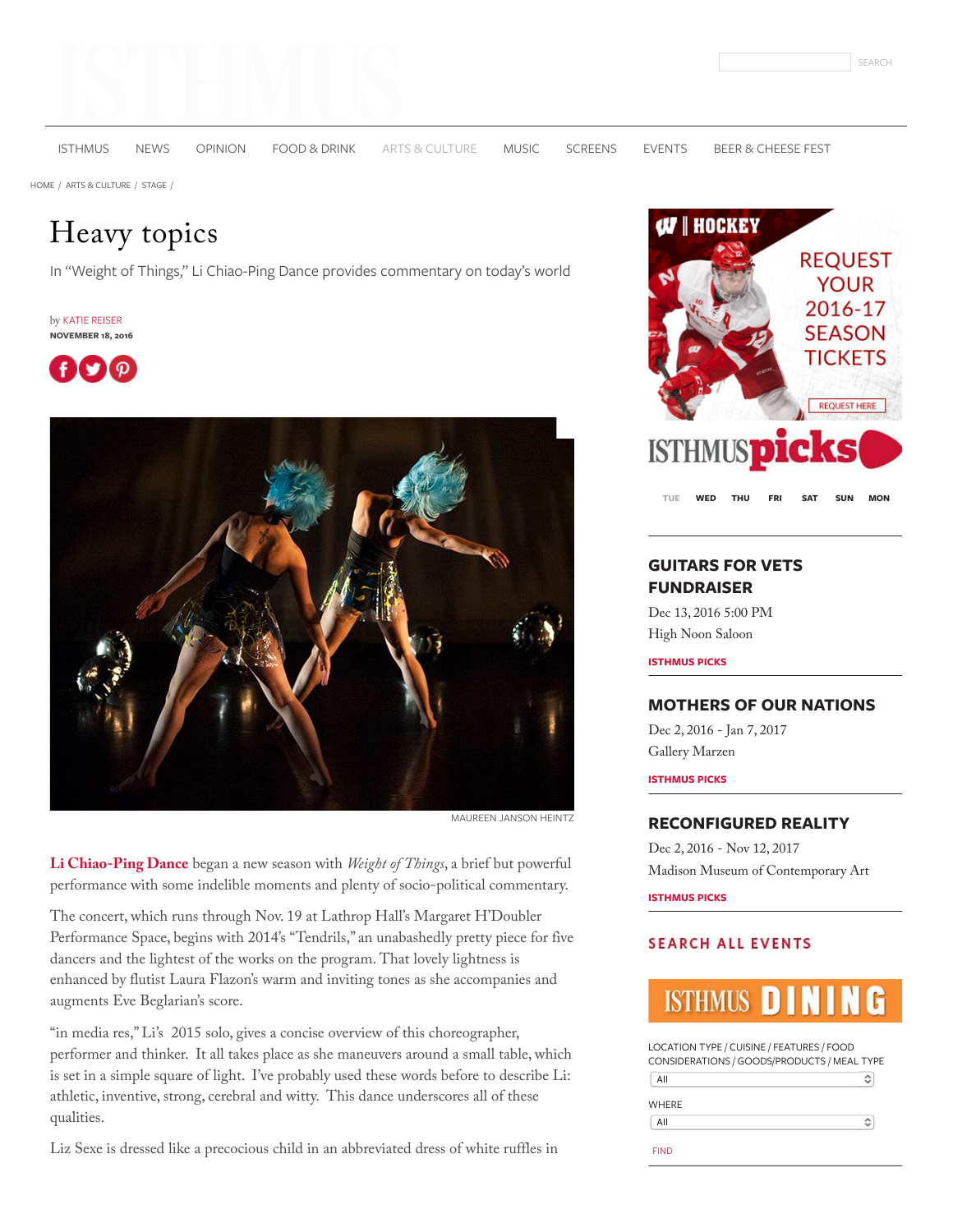"Woman in Glass," a new work that Li choreographed for Sexe's recent concert. Sexe **ARTS & CULTURE** is a ballsy dancer, taking risks and daring herself to fall before settling down to share a somewhat didactic monologue about society's perceptions of women.

In the premiere of "Rubedo," for Lauren Gibbs, Brianna Z. Kauer and Rachel Krinsky, the dancers move through stately poses on a long stretch of red fabric (from UW-Madison's artist in residence Meeta Mastani) placed diagonally across the stage. The dancers create skirts for themselves from the fabric, but remain tethered and connected to each other; ultimately they are enveloped by more fabric. Throughout, we hear audio of students from the UW course "Tactile Textiles: From 2D to 3D" describing their class projects.



MAUREEN JANSON HEINTZ

In Li's new solo, "E Pluribus Unum," she appears in a severe black overcoat that is slowly leaking white feathers as she moves with a new passion and determination to a recording of Charlie Chaplin from *The Great Dictator*. Chaplin's character implores, "You are not machines, you are not cattle, you are men! You have the love of humanity in your hearts! You don't hate! Only the unloved hate; the unloved and the unnatural." At the end, Li drops to the floor in a futile attempt to gather up the nearly weightless feathers. She stands again, deflated as her arms bump against her body.

The title piece, "Weight of Things," has the cast of five dancers sporting bright blue wigs and 1940s style bathing suits with sheer plastic miniskirts, giving them the look of sexy, futuristic humanoid robots. The curtains are pulled back, allowing the audience access to the inner workings of the theater space. Recorded text addresses our wasteful ways, imploring us to shape up and take better care of our planet (timely, considering Stephen Hawking's warning that we need to find a new home base), but it feels a bit clunky and scoldy at times.

Five of the six pieces on the program had text (performed live, recorded or a combo of the two). I admit I have a low tolerance for spoken word in dance. Not everyone is good at it, and it sometimes sounds stilted and cloying. I see why Li used it in each case, but it still overwhelmed me. At one point in the cluttered aural and visual landscape of the final dance, a recorded voice said "silenzio" and I so craved that.

In several pieces, Li addresses our current political landscape head on. If the recent election had gone another way, this concert would have felt quite different: The



Frank Productions, [Inc. announces new](http://isthmus.com/music/frank-productions-inc-announces-new-ceo/) CEO

Joel Plant, a city of Madison alcohol policy coordinator and staffer under Madison

Mayor Dave Cieslewicz, will run Frank Productions, Inc. starting in January. [more](http://isthmus.com/music/frank-productions-inc-announces-new-ceo/)

**BY [ALLISON GEYER](http://isthmus.com/topics/allison-geyer/)** | DEC 9, 2016 | **[MUSIC](http://isthmus.com/music)**



["Home" is where](http://isthmus.com/music/ben-ferris-bassist-debut-album-home/) the bass is Ben Ferris, one of Madison's busiest bassists, is releasing a harmonically rich debut album called

"Home." He's at Crescendo Espresso Bar and Music Cafe Dec. 16. [more](http://isthmus.com/music/ben-ferris-bassist-debut-album-home/) **BY [BOB JACOBSON](http://isthmus.com/topics/bob-jacobson/)** | DEC 8, 2016 | **[MUSIC](http://isthmus.com/music)**



[Making a scene](http://isthmus.com/arts/johannes-wallmann-spreads-the-gospel-of-jazz/) The dynamic Johannes Wallmann raises the profile of UW's jazz studies program and makes connections around the state. [more](http://isthmus.com/arts/johannes-wallmann-spreads-the-gospel-of-jazz/)

**BY [JANE BURNS](http://isthmus.com/topics/jane-burns/)** | DEC 8, 2016 | **[ARTS & CULTURE](http://isthmus.com/arts) [1](http://isthmus.com/arts/johannes-wallmann-spreads-the-gospel-of-jazz/)**

# **ISTHMUS Newsletters**

indicates required



 **ISTHMUS ON TAP** What's happening this weekend

 **ISTHMUS EVENTS** Bringing you the fun around town

 **MADISON CRAFT BEER WEEK** A celebration of great beer

**SUBSCRIBE**